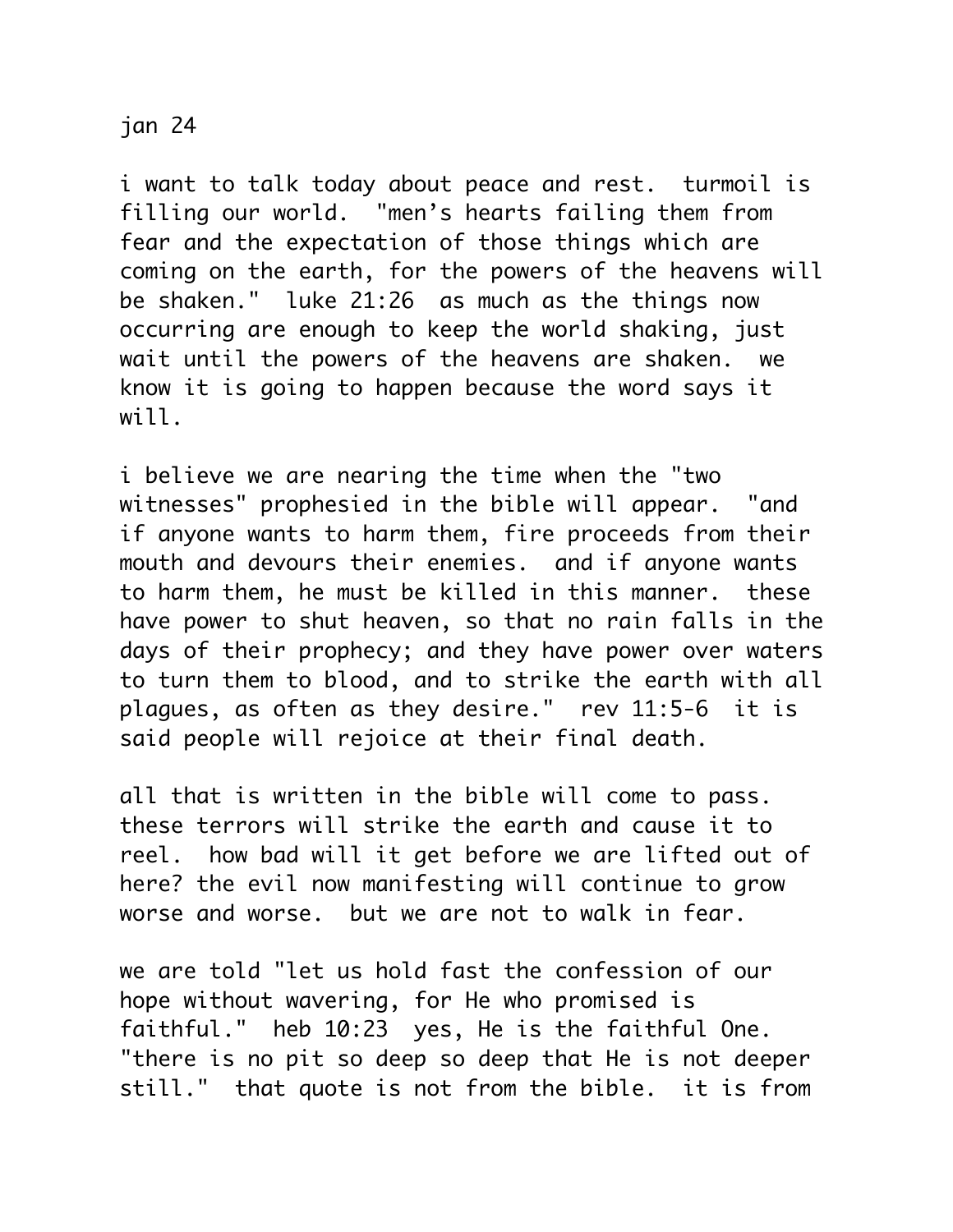corrie ten boom. a wonderful christian lady who survived the holocaust, even though most of her family did not. her faith had tested and tried Him and it was not found wanting.

none of us knows the trials that lie ahead of us. it is best that way. the fear and dread of it would dominate our every thought. i want to relate below a story corrie used to tell during her years of witnessing.

"daddy," she had said one day, "i am afraid that i will never be strong enough to be a martyr for Jesus Christ." 'tell me,' her father wisely responded, 'when you take a train trip from haarlem to amsterdam, when do i give you the money for the ticket? three weeks before?"

"no, daddy, you give me the money for the ticket just before we get on the train."

'that is right,' he replied, 'and so it is with God's strength. our wise Father in heaven knows when you are going to need things too. today you do not need the strength to be a martyr. but as soon as you are called upon for the honor of facing death for Jesus, He will supply the strength you need—just in time.'"

this simple woman became a might witness for our Lord and His faithfulness. i like heb 13:5 from the amplified version of the bible. "I will never [under any circumstances] desert you [nor give you up nor leave you without support, nor will I in any degree leave you helpless], nor will i forsake or let you down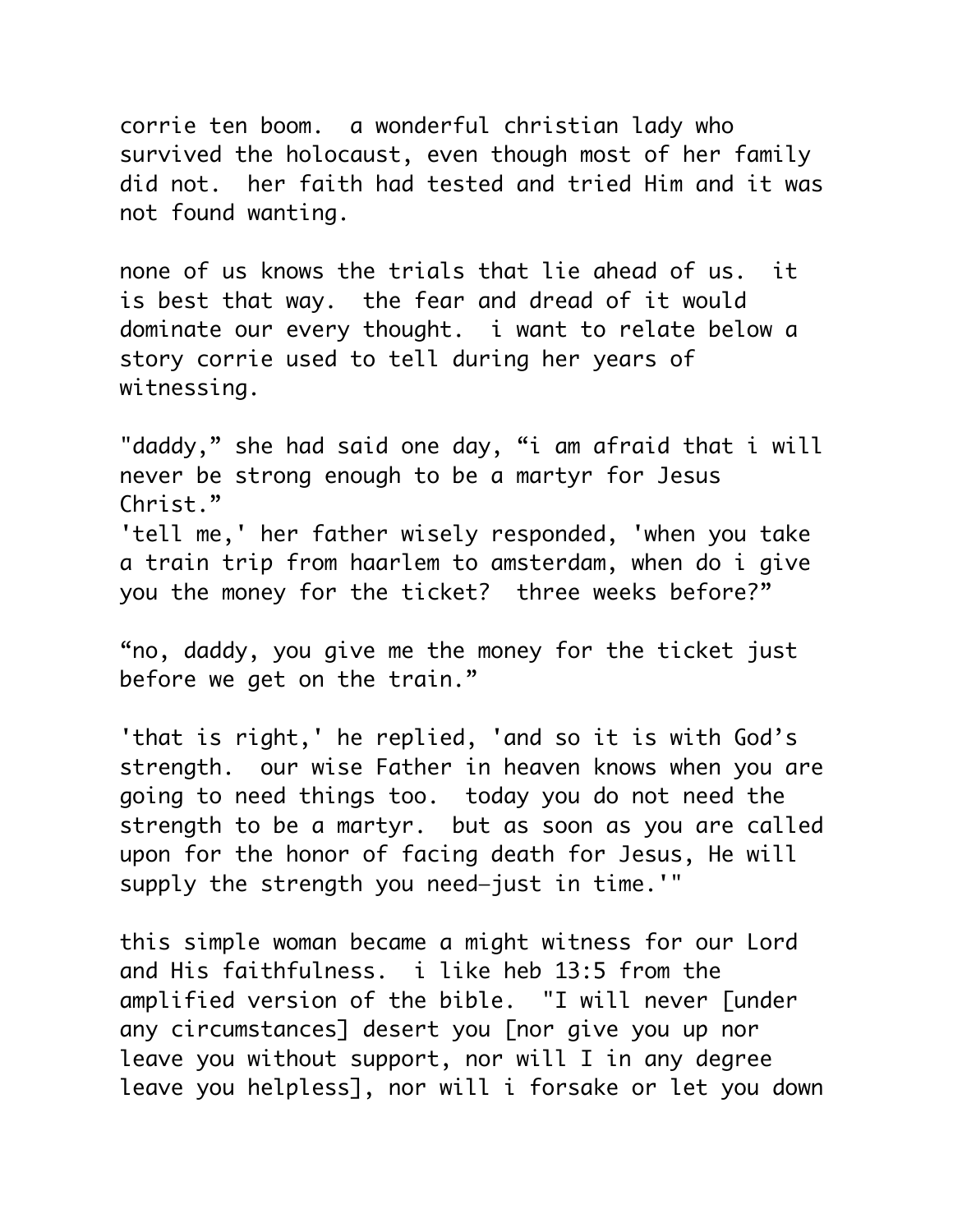or relax my hold on you [assuredly not]!"

do you hear what He's saying? He's got us! it doesn't matter what the situation is. it doesn't matter how overwhelming or insurmountable it may appear. if we only let faith rule over fear. faith that, "He who has begun a good work in you will complete it until the day of Jesus Christ". phil 1:6 faith in the promise of His word. "for i am persuaded that neither death nor life, nor angels nor principalities nor powers, nor things present nor things to come, nor height nor depth, nor any other created thing, shall be able to separate us from the love of God which is in Christ Jesus our Lord." rom 8:38-39

we hold fast our faith and confidence until the end. if a train is coming, He will deliver us our ticket when it is needed.

i am reminded of that horrible exit america had from afghanistan. people were clinging to the planes taking off in hopes of an escape. that's how we need to cling to Jesus. only we will not fall off as they did.

"therefore He is also able to save to the uttermost those who come to God through Him, since He always lives to make intercession for them." heb 7:25 our confidence in not in man and we do not serve an impotent God. He is not a "flying spaghetti monster" in the sky. (look it up.) He is Lord of lords and King of kings! He is our Messiah and soon coming King.

i, for one, do confidently say to all "nevertheless i am not ashamed, for i know whom i have believed and am